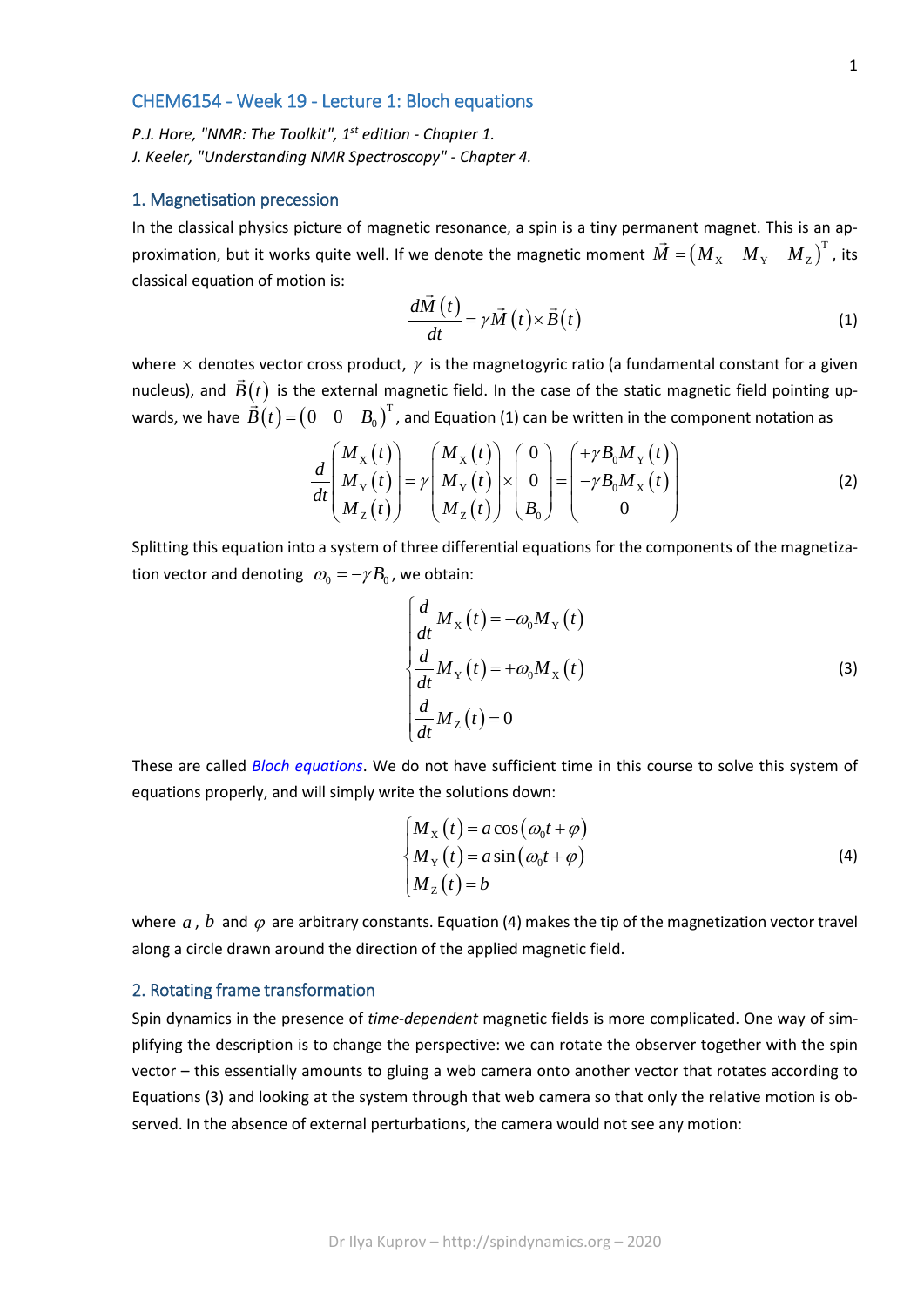$$
\begin{cases}\n\frac{d}{dt} M_{\mathbf{x}}^{(\mathbf{R})}(t) = 0\\ \n\frac{d}{dt} M_{\mathbf{Y}}^{(\mathbf{R})}(t) = 0\\ \n\frac{d}{dt} M_{\mathbf{Z}}^{(\mathbf{R})}(t) = 0\n\end{cases}
$$
\n(5)

In this picture, the primary field  $\vec{B}_0^{\phantom{\dag}}$  in the Z direction is effectively absent. If we would like to create some dynamics, we must apply additional magnetic fields.

# 3. Radiofrequency pulses

A magnetic field that rotates with exactly the same frequency as the rotating frame:

$$
\vec{B}_1(t) = B_1 \begin{pmatrix} \cos(\omega_0 t + \varphi) \\ \sin(\omega_0 t + \varphi) \\ 0 \end{pmatrix}
$$
 (6)

would appear static in that picture:

$$
\vec{B}_{1}^{(R)}(t) = B_{1} \begin{pmatrix} \cos(\varphi) \\ \sin(\varphi) \\ 0 \end{pmatrix}
$$
 (7)

Here  $\varphi$  is called the *phase*. It is an angle set by the spectrometer electronics that controls the direction of the  $\vec{B}_{1}^{(R)}(t)$  field in the rotating frame. The in the rotating frame, the magnetisation would now rotate around that direction. For example, when  $\varphi = 0$ :

$$
\vec{B}_1(t) = \begin{pmatrix} B_1 \\ 0 \\ 0 \end{pmatrix}; \qquad \frac{d}{dt} \begin{pmatrix} M_X^{(R)}(t) \\ M_Y^{(R)}(t) \\ M_Z^{(R)}(t) \end{pmatrix} = \gamma \begin{pmatrix} M_X^{(R)}(t) \\ M_Y^{(R)}(t) \\ M_Z^{(R)}(t) \end{pmatrix} \times \begin{pmatrix} B_1 \\ 0 \\ 0 \end{pmatrix} = \begin{pmatrix} 0 \\ +\gamma B_1 M_Z(t) \\ -\gamma B_1 M_Y(t) \end{pmatrix}
$$
(8)

the magnetisation will be rotating clockwise around the X axis in the YZ plane:

$$
\begin{cases}\nM_{X}^{(R)}(t) = 0 \\
M_{Y}^{(R)}(t) = M_{Y}^{(R)}(0)\sin(\omega_{1}t), & \omega_{1} = -\gamma B_{1} \\
M_{Z}^{(R)}(t) = M_{Z}^{(R)}(0)\cos(\omega_{1}t)\n\end{cases}
$$
\n(9)

Because the phase of the pulse is set by the user, it is in practice possible to move spins in an arbitrary way. Magnetisation always rotates clockwise around the direction of the radiofrequency field in the rotating frame – the famous corkscrew rule is a convenient mnemonic.

| <b>RF</b> phase    | <b>Name</b> | Direction of magnetisation rotation                     |
|--------------------|-------------|---------------------------------------------------------|
| $\varphi = 0$      | +X pulse    | clockwise when looking along the direction of X         |
| $\varphi = \pi/2$  | +Y pulse    | clockwise when looking along the direction of Y         |
| $\varphi = \pi$    | $-X$ pulse  | counter-clockwise when looking along the direction of X |
| $\varphi = 3\pi/2$ | -Y pulse    | counter-clockwise when looking along the direction of Y |